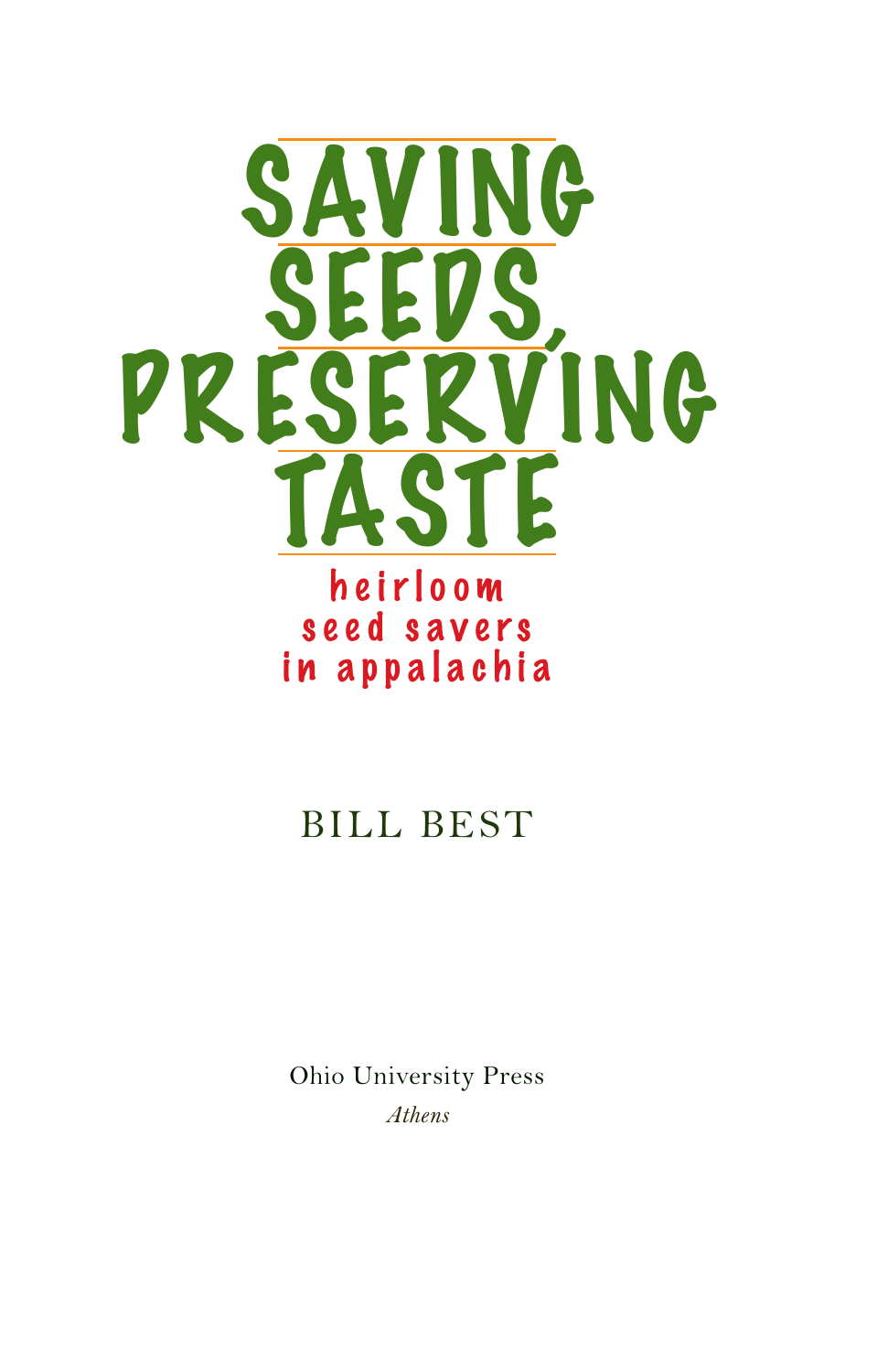### Contents

Foreword by Howard L. Sacks • vii Dedication • xv Preface • xvii

An Introduction to Heritage and Heirloom Seed Saving • 1

#### *Part1: Heritage Fruit and Heirloom Seeds*

| Beans $\cdot$ 13      |  |
|-----------------------|--|
| Tomatoes $\cdot$ 75   |  |
| Apples $\cdot$ 95     |  |
| Corn $\cdot$ 105      |  |
| Candy Roasters • 114  |  |
| Cucumbers $\cdot$ 116 |  |

#### *Part 2: Seed Savers*

 Seeds, Family, Community, and Traditions • 123

Keepers and Distributors

- of the Seeds 130
- For Further Reading 191 Index • 193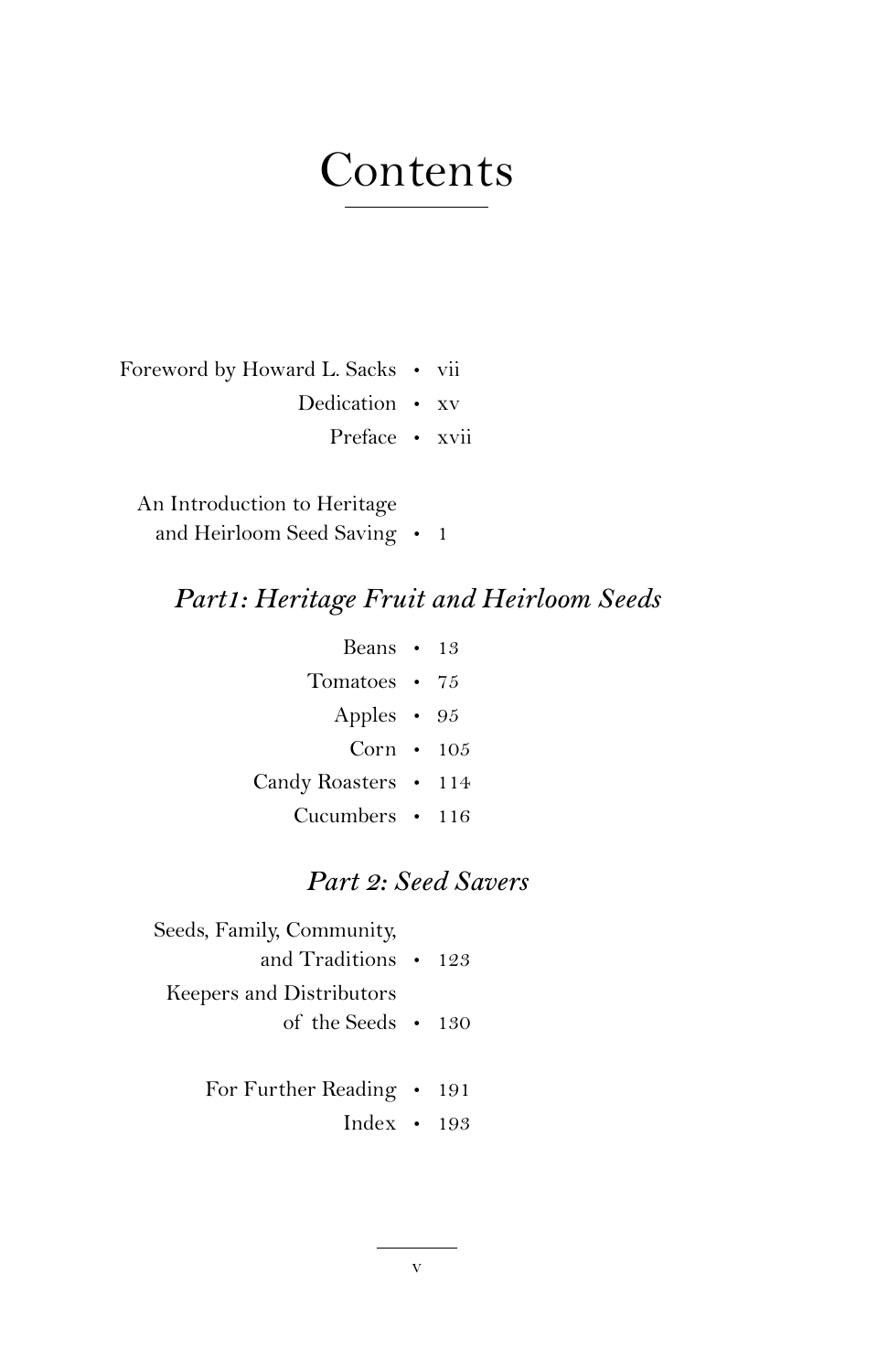### Foreword

#### *Howard L. Sacks*

A colleague of mine recently shared an eyebrow-raising story involving her college course "Botany and Botanical Arts." In an "unknown plant" assignment, students were given different "mystery" seeds that they were challenged to cultivate, observe, and identify. One day my colleague discovered a student in the greenhouse who was at a loss over how much to water the plants; the exasperated student explained that she had never before planted a seed.

How removed we have become from an act so fundamental to human civilization! Planting a seed—horticulture—prompted our early ancestors to abandon a nomadic life of foraging to take up a more sedentary existence. The newfound dependability of the food supply enabled populations to grow. Individuals could accumulate more possessions, because they were no longer required to carry everything with them from one food source to the next. Differences of wealth emerged, and with that, differences of power. Humans grew increasingly territorial, and hostilities became more commonplace as groups sought to protect their cropland. All this, from the planting of a seed.

Not so long ago, most Americans still planted a few seeds. I grew up in postwar Philadelphia during the first wave of the new American idyll known as suburbia. On my street, partially prefabricated identical homes were perched like so many Monopoly plastic houses on deforested land. Visitors to our place were directed to "the sixth new house on the right." The joke was that a drunken husband might walk into the wrong house at night.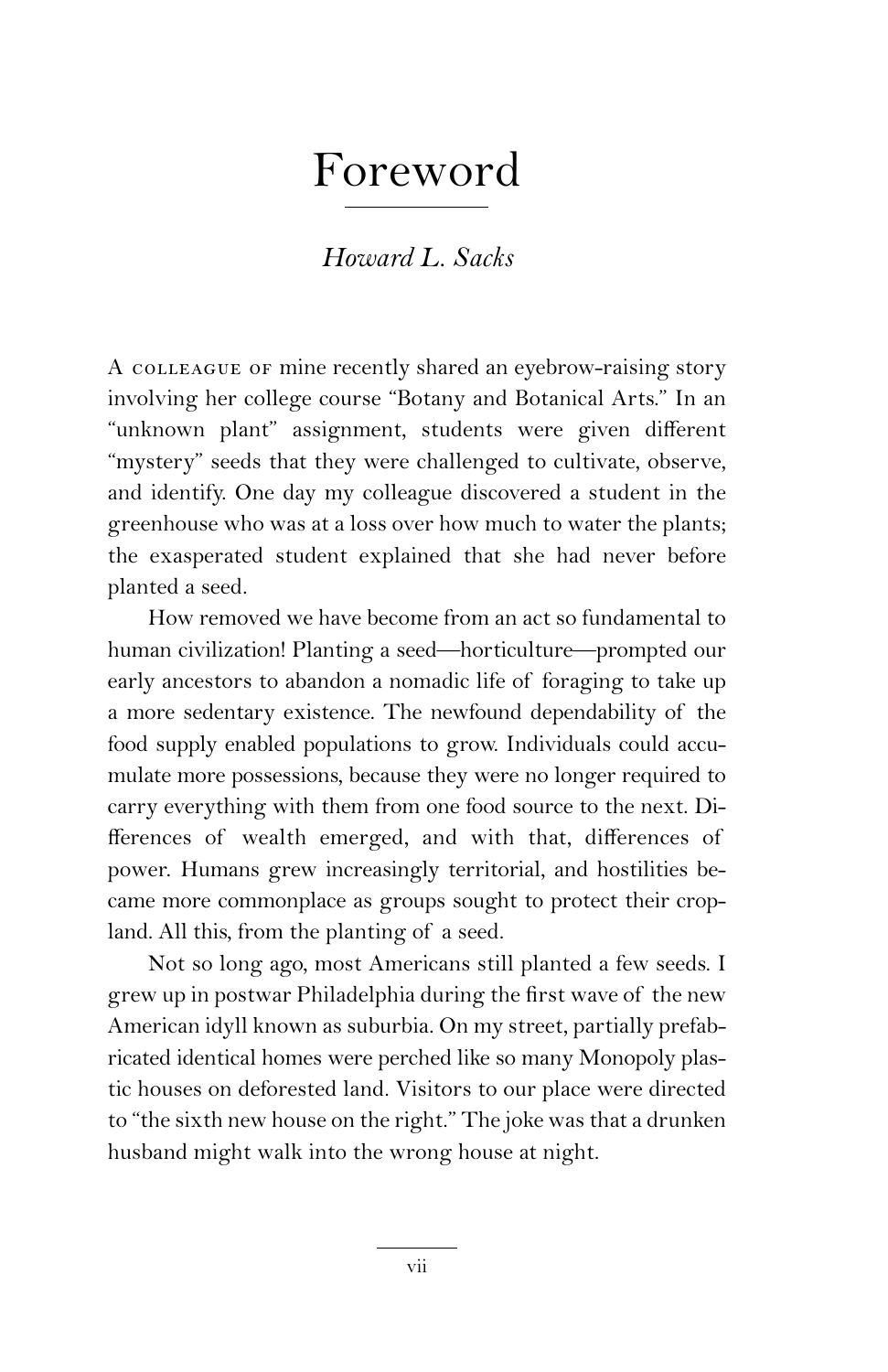But my mother had grown up in the mountains of Pennsylvania, where houses had been hand built of brick and stone and wood, and the countryside had not seemed far removed from town life. Yet housewives like her and their businessman or professional husbands could not sign up quickly enough for this spot of perfection bearing the fatuous title of "Westgate Hills" (no gates, no hills, but indeed west of the city). Something, though, pulled at my mother, because from my earliest memory she had always planted a few tomatoes against the foundation of our split-level house so that we could taste something fresh. *Fresh*—the word itself is radical, given the change in the American diet to canned and frozen foods. Peering down from my bedroom window to see my neighbor scratching the dirt in his own makeshift backyard garden, and paying attention to my mother and her fondness for these optimistic young tomato plants, I saw that things could live and grow, in opposition to a profoundly denatured landscape.

 Then, as now, we knew no more about the source of the seeds we planted than about the origins of the food we purchased from the supermarket shelves. Both seeds and foods were identifiable to us by their corporate names, whether Burpee, Gerber, or Heinz. It wasn't always that way, of course. Our collective ignorance can be traced to the mid-twentieth-century revolution in agriculture that transformed a diffuse, regionally based system of growing food to a highly centralized system of commodity production for a global market. By the late 1940s, tractors and combines had largely replaced machinery drawn by mules and horses, enabling farmers to cultivate more land with less reliance on their neighbors at planting and harvest time. In the following decades, chemical fertilizers, herbicides, and pesticides were promoted and adopted as the saviors for increased productivity and crop yield—their environmental costs left unquestioned in this campaign directed toward farmers. Most recently, genetic seed modification has enabled new varieties of fruits and vegetables designed specifically for global transport and marketing.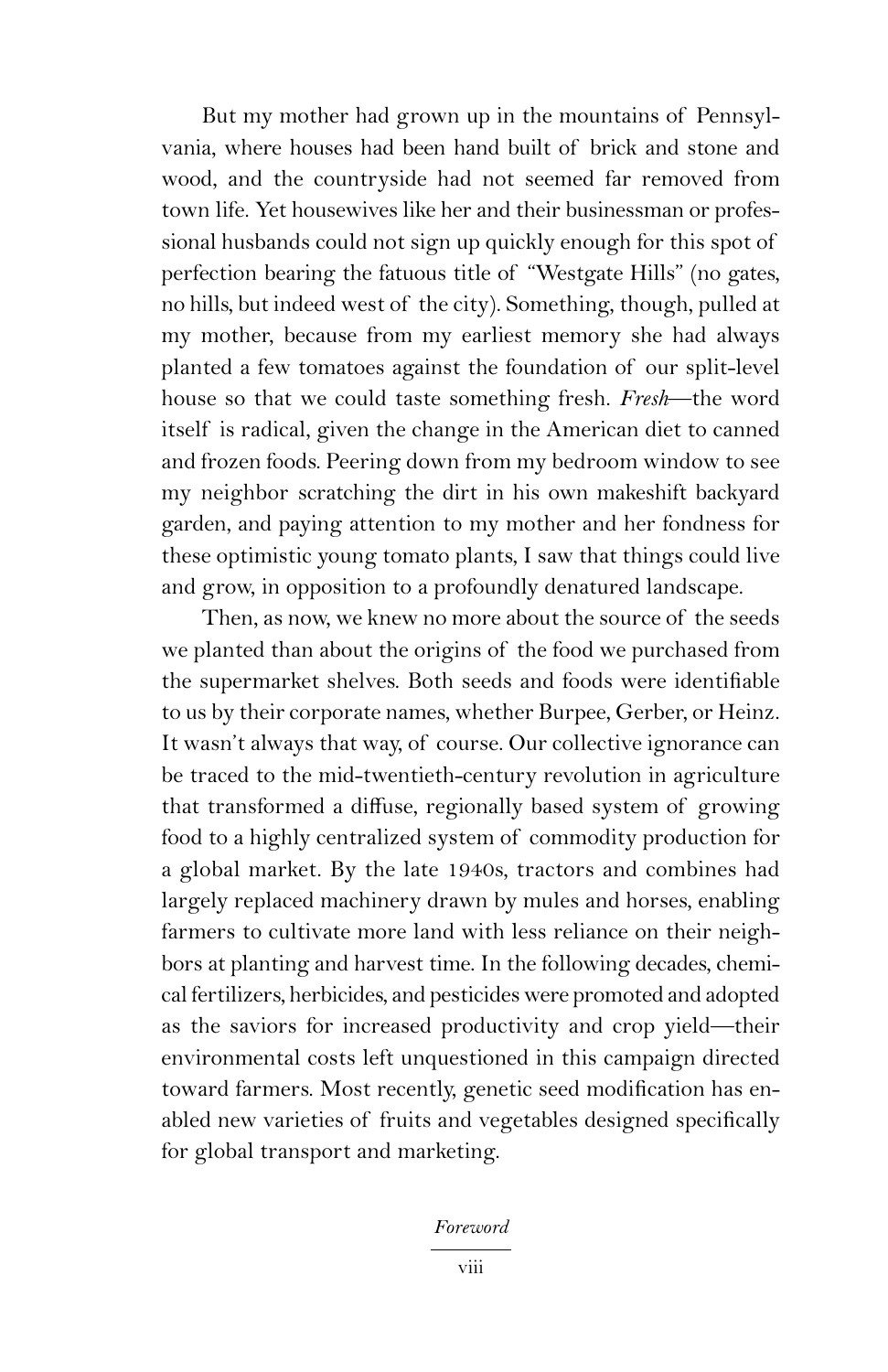These technological breakthroughs complemented government policy and corporate interests. In the 1970s, U.S. Secretary of Agriculture Earl Butz admonished farmers to "get big or get out," and low-interest bank loans enabled many farmers to buy more land and new equipment to produce a single commodity for sale on the global market. Agriculture schools at land-grant universities spearheaded research to develop new chemical and biological innovations, often financed by the very companies that would reap the profits as farmers became increasingly reliant on their products. Promises of an ever-expanding global demand for American agricultural commodities fueled agricultural speculation, and for a short time many American farmers did just fine. Tragically, the bubble eventually burst, and the reverberations have been both devastating and long-lasting. In the short term it meant the wholesale loss of farms and the decline of rural communities, and the farm crisis anticipated the recent housing market collapse that severely battered the American economy.

 In the late twentieth century, American consumers were invited to understand modern agriculture as an unmitigated good. On television, in magazines, in the school systems, and at the university ag program level, the discourse was nearly exclusively that our food supply was abundant, affordable, and convenient. But a growing number of families have begun to question the wisdom and sustainability of handing over our dinner plates to industrial farming enterprises. People are again asking questions about the sources of their food. For some, the issue is health—childhood diabetes, adolescent eating disorders, heart disease, and other dietrelated concerns. Others bring agricultural practice under closer scrutiny over food safety, as *E. coli, salmonella,* and *mad cow disease* enter our everyday lexicon. And concern about fossil fuels focuses the lens on the degree to which our food supply depends on oil: gas for the combine, petroleum-based fertilizers, and the cost of long-distance transportation, with their corresponding impact on food prices.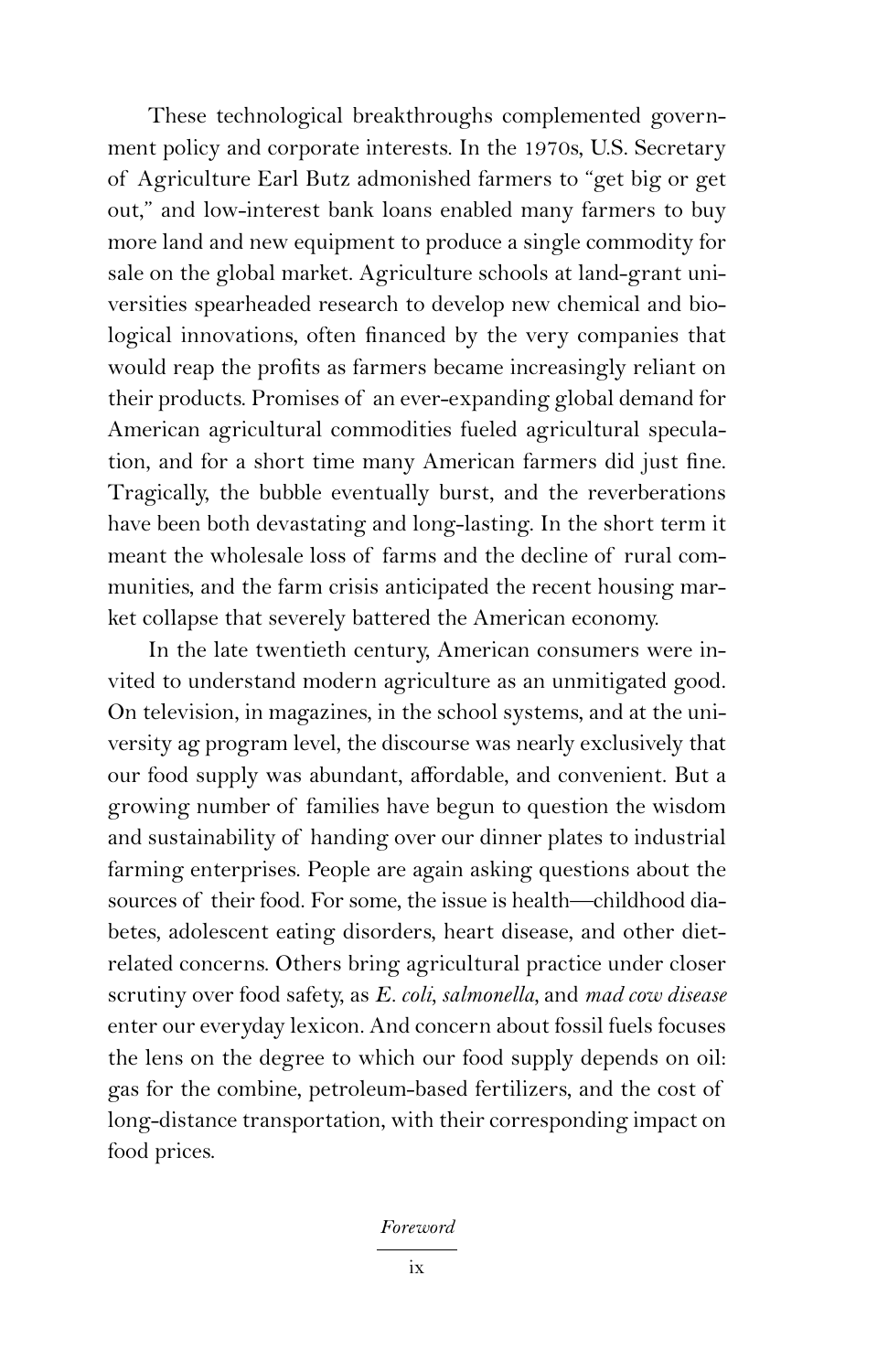And then there is the matter of taste. Tomato varieties designed for resistance to bruising during cross-country transport and extended shelf life just do not taste very good, particularly when compared with homegrown varieties. Eggs from chickens raised under megafarm confinement conditions often have about as much taste as the cardboard containers in which they are packaged. And while supermarkets contain an astonishing array of products, the apples or greens in those bins actually represent just a few varieties chosen for their consistent, blemish-free appearance. As the song goes, "All made out of ticky tacky, and they all look just the same." When you take the time to think about it, it is no coincidence that suburbanized uniformity shows up in our food system.

But consider an alternative world, one in which it is not only professionals who dictate the colors and textures on our plates, and in which memory and local culture go into every child's lunchbox. This is the world of the seed savers of the Southern Appalachians. From the men and women who practice seed conservation as part of daily life, we can learn important lessons about eating wholesomely and living more holistically.

Until the advent of commercially available seed stock, the practice of saving harvested seeds for future planting was born of necessity; sustainability of the food supply was an immediate, ever-present concern. The European pioneers who settled in western North Carolina and Kentucky brought seeds from their homelands and the eastern colonies, obtaining others from the indigenous Native people who had long planted varieties of corn.

The varieties that flourished in the upper South were carefully preserved, and new strains that proved desirable—created through natural mutation or deliberately, by crossbreeding experimentation —were added to the local seed stock. This approach has yielded a diverse array of beans, corn, tomatoes, apples, and other fruits and vegetables prized for their flavor, texture, productivity, suita-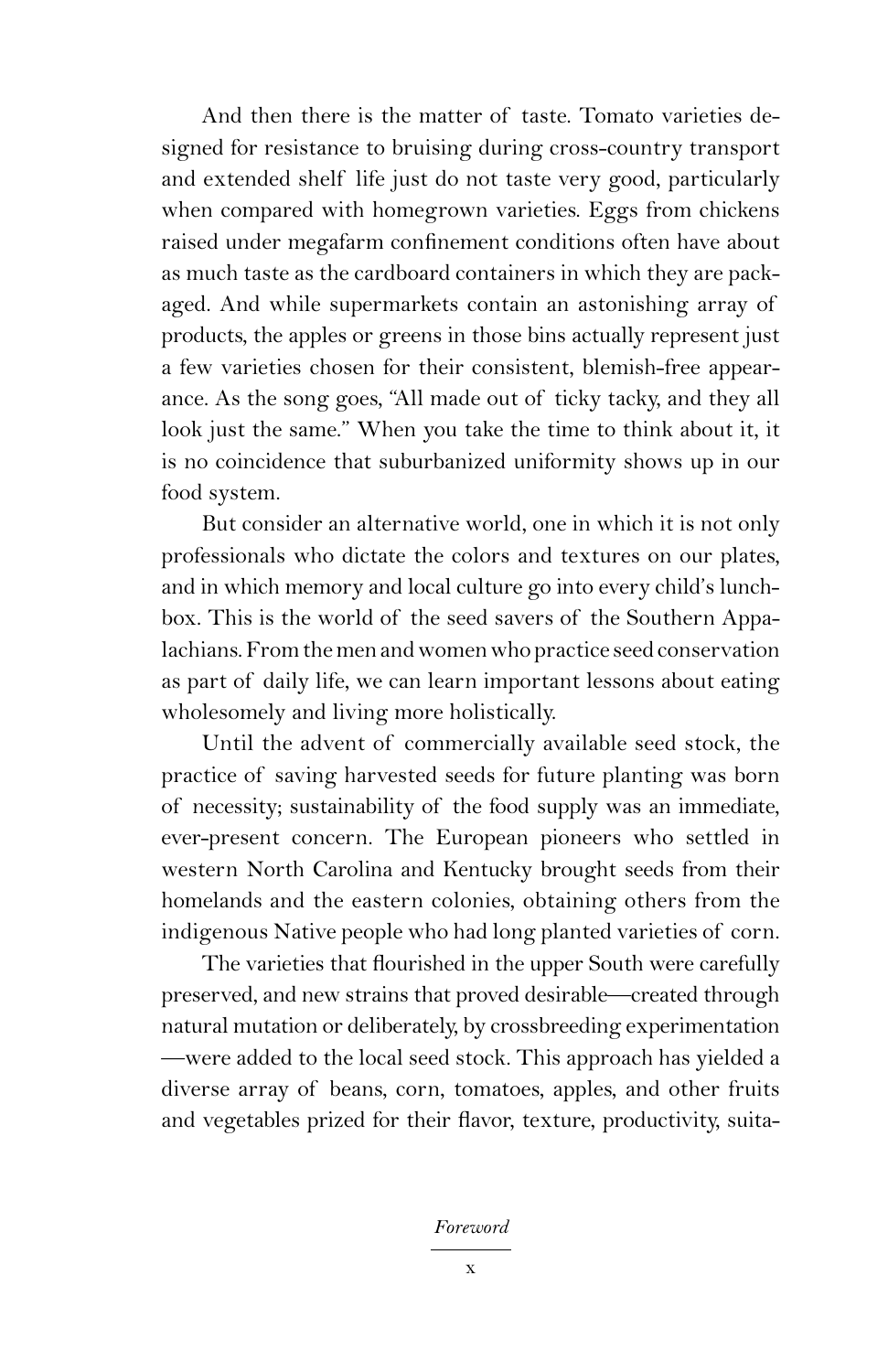bility for preserving, and eye appeal. In short, they both taste good and work well in the locale.

 This localized method of creating, disseminating, and preserving varieties stands in sharp contrast to the commercial system of genetic modification, corporate patents, and global marketing. As the stories in this volume reveal, the preservation of a particular variety of bean can often be traced to the dedicated efforts of a single individual over many years, experimenting with a new variety or simply planting, harvesting, and preserving seeds to ensure that a longtime favorite makes it into succeeding generations. Seed sharing follows the contours of traditional community life, as gardeners distribute a variety to family members, friends, and neighbors. Some growers freely share a prized bean with anyone likely to cultivate it, in order to ensure its preservation. Others more proprietary by nature might hoard their stock, prompting a neighbor to raid a garden late at night in an act of seed liberation. Even today some rural communities continue the barter system of acquiring goods and services, and seeds play a role in such exchanges: they may be traded for supplies, slipped across the table at a church picnic, or offered to entice support for a political candidate. Exchanging seeds clearly produces more than food; it is an act of profound social meaning, nurturing community and family bonds.

At the hardware store, the church supper, or the family reunion, telling stories about seeds and the giving of seeds constitute a distinct type of knowledge exchange. This system of knowledge creation and transmission challenges the dominant narrative about who is an authority and whose knowledge prevails in society. Unlike academic and corporate professionals, who tend to speak mainly to their peers in journal articles and who see seeds as commodities for patent protection, the experts in the world of seed saving are imbedded in their communities, and they have built their knowledge base—and, frankly, their passion—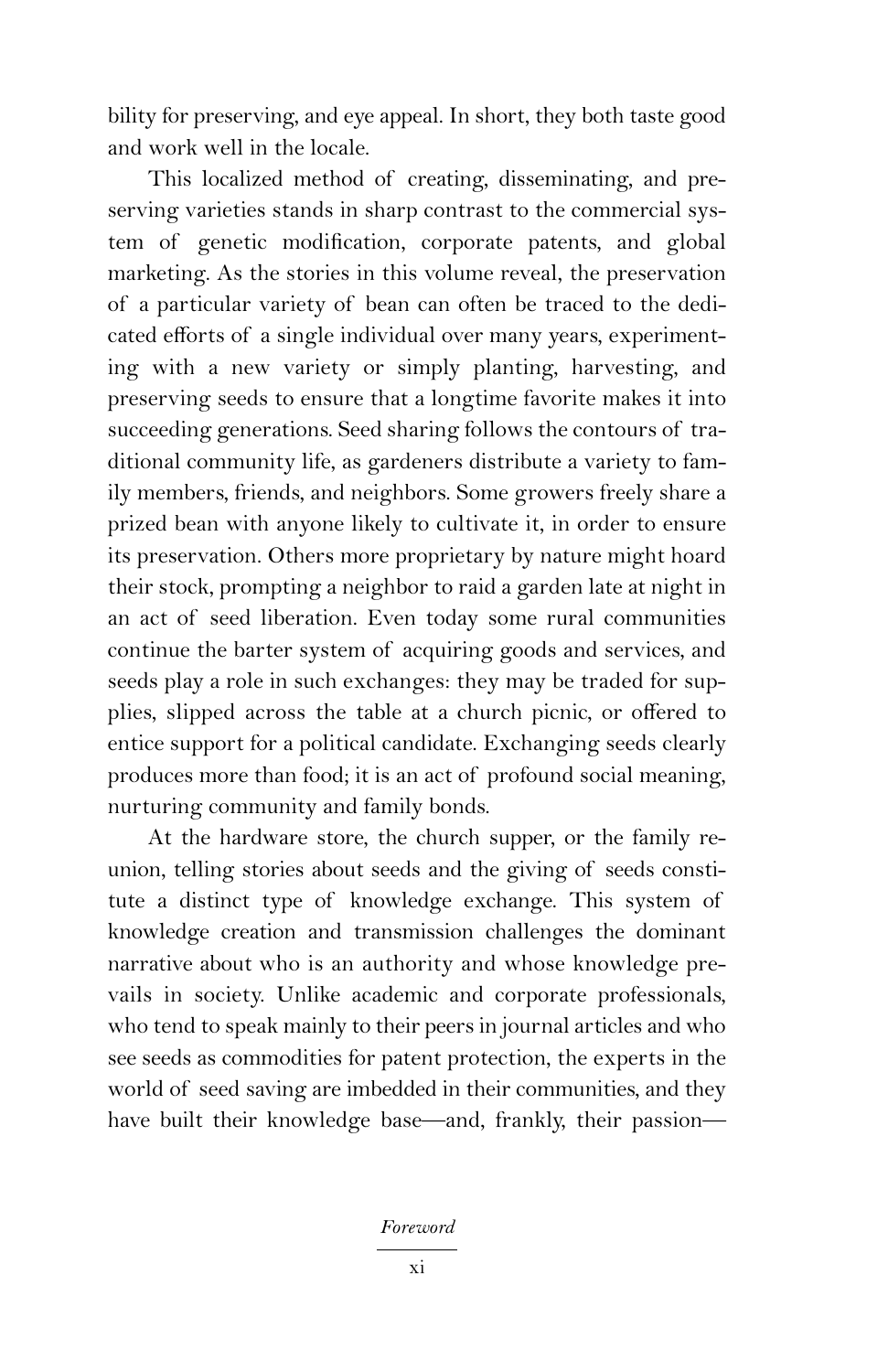through a lifetime of in-the-field experience and careful observation. The displacement of just this sort of local knowledge is what marked the transition to modern agriculture, with the advent of university-trained agriculture experts selling their version of a brighter future at rural farmers' institutes and extension offices. The speakers in this volume return us to the once-prevalent, surprisingly persistent world of neighbors with brains worth picking.

Author Bill Best brings alive a range of keepers, many with specialized knowledge. We meet, for example, an expert in tree grafting, a critical skill for preserving heirloom fruits. Many varieties of beans are named after the women who developed and preserved them, affirming the primary role of women as knowledge bearers. At the same time, the author demonstrates how the modern seed-saver network actively incorporates the Internet, providing an interesting case study of the interplay of orally transmitted traditional knowledge and modern technology.

 The author's stories about gardening convey a deep sense of regional history and folklore. We learn about Daniel Boone's pioneer exploits, the Trail of Tears that removed Cherokees from their homeland, methods of tobacco cultivation, local politics, and the recent migrations that have shaped the transmission of seeds across space and time.

Beyond the obvious functional impact of seed saving, seeds and plants feature significantly in Appalachian expressive culture. As Best notes, one need look no further to appreciate the cultural significance of beans than "Jack and the Bean Stalk" and the other Jack tales, stories famous in western North Carolina and eastern Kentucky, where the author has spent his life. Among the seed savers mentioned is Letha Hicks, drawing us to note the connection of saving seeds and saving stories. Jack tales, of European and Celtic origin, were preserved in America principally by the Hicks family of the Beech Mountain region of western North Carolina. Ray Hicks, who in 1983 received a National Her-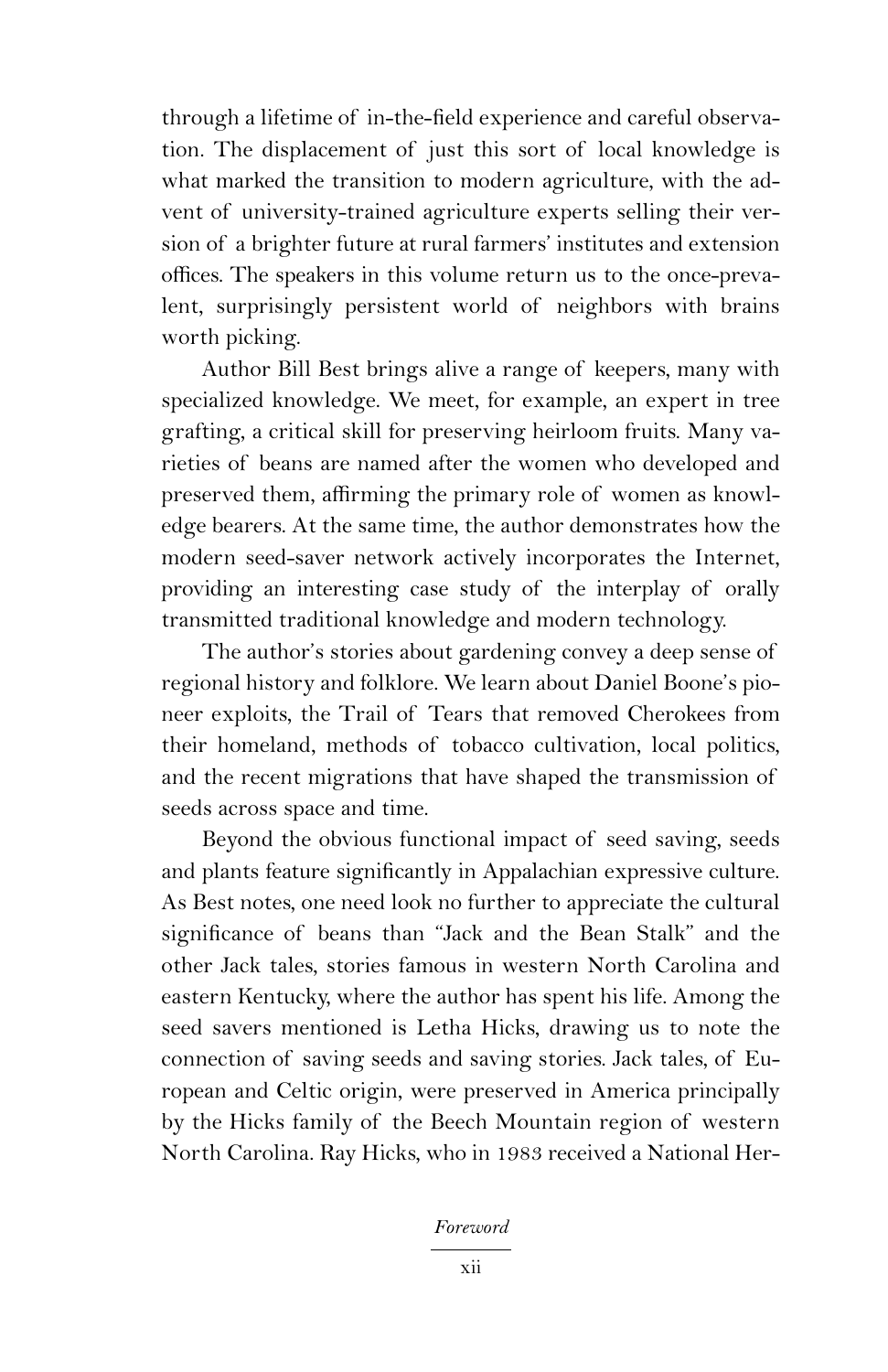itage Fellowship from the National Endowment for the Arts as a teller of these tales, learned them as a boy from his elders, who told the stories while canning or drying apples. In a region where beans are a staple of necessity and hardship presents many obstacles, it is easy to understand the appeal of stories in which magical beans and individual pluck enable success.

One of the most popular fiddle tunes of the Southern Appalachians is "Leather Britches," a title that refers to a way of preserving long beans. Before the widespread use of freezing or canning, people would string mature beans together and air-dry them for several weeks, preserving these "leather breeches" (britches) for later rehydration and cooking.

 In the broadest sense, seed saving is an act of connection to place. Heirloom varieties bear the names of the people, animals, materials, and motivations that define local life. When we read of Ora's Speckled Bean, Brown Goose, White Case Knife, and Radiator Charlie's Mortgage Lifter, we have a sense of a story behind each one. The community that sustains these heirloom fruits and vegetables stands as a telling counterpoint to the contemporary notion that rapid mobility and separation from friends and family are what life is and should be—the uncritically accepted norm. A poignant reminder of seeds as a connection to place is the effort of those who have left Appalachia to secure and cultivate the varieties they knew back home.

Again in contrast to the big and the uniform in agriculture, Best refocuses our attention to an intimate scale. He invites us to notice the distinctive texture of a greasy bean, the compactness of beans in a pod, or how a tomato seems to taste better when accompanied by the smell of field tobacco.

Today, local efforts to preserve heirloom seeds have become part of a growing national movement. Seed swaps among neighbors at the local store have given way to a network of enthusiasts, regional educators, and nonprofit groups exchanging on the Internet. "Local" is harder to define these days, surely. Yet it is fair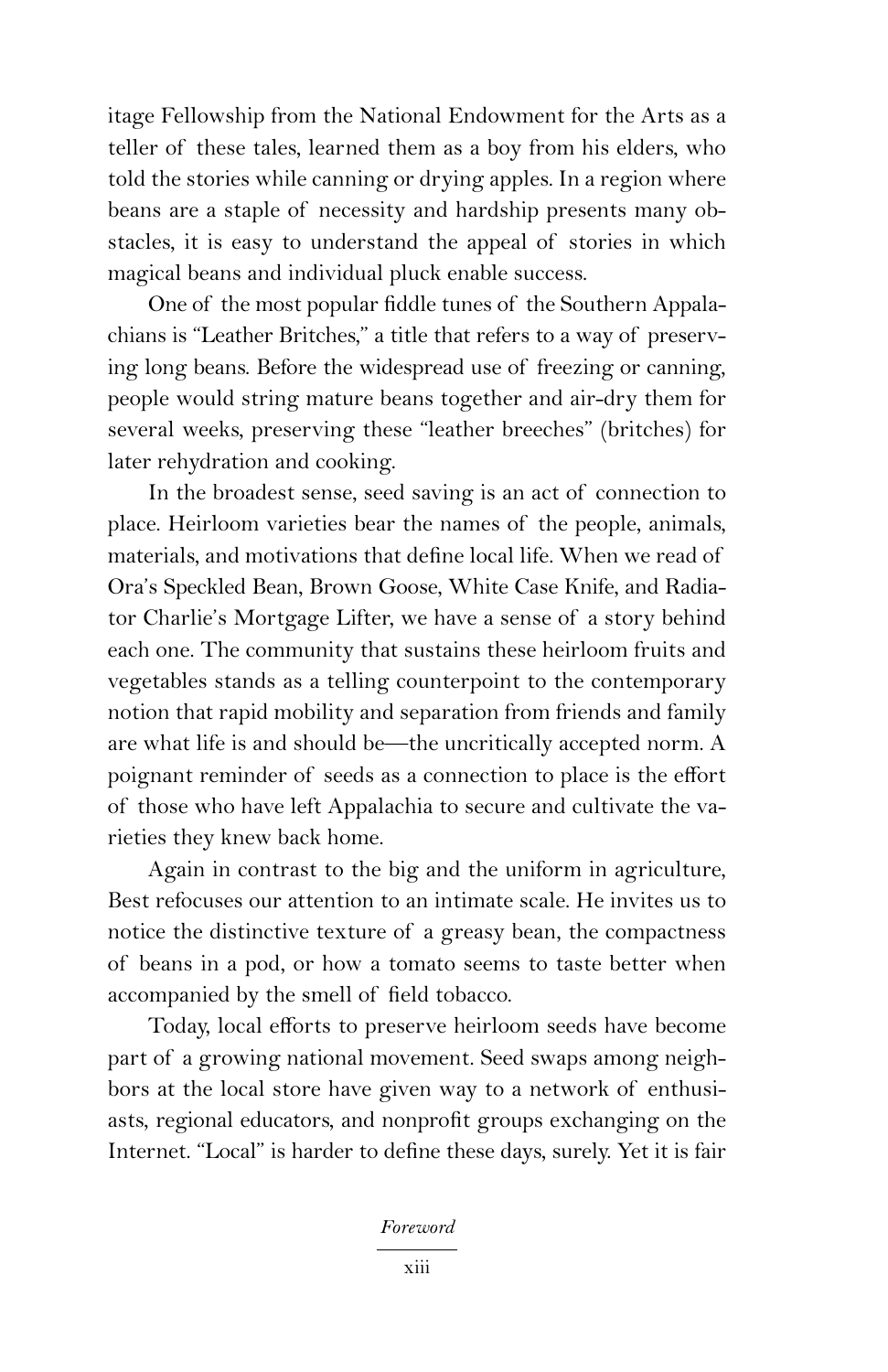to say that these savers constitute an alternative agricultural world, one that operates on assumptions and values that sharply contrast with those of global agribusiness.

 There is undeniably an element of the romantic in tending to seeds as if life depends on them. But it is only modern rationality, with its devotion to finding a technical solution to any problem, that prompts us to reject the romantic as superfluous. Perhaps there is inherent value in the dirty fingernails and slightly aching spine, and the curiosity and dedication that people bring to toiling in a small garden and helping plants grow. These stories offer a critical perspective on our own lives, beginning with what we sit down to eat at the dinner table. All this, from the planting of a seed.

*Howard L. Sacks teaches sociology at Kenyon College, where he directs the Rural*  Life Center. For the past fifteen years, he has led an initiative to build a sustainable *local food system in Knox County, Ohio. He and his wife, Judy, raise sheep on their farm near Gambier.*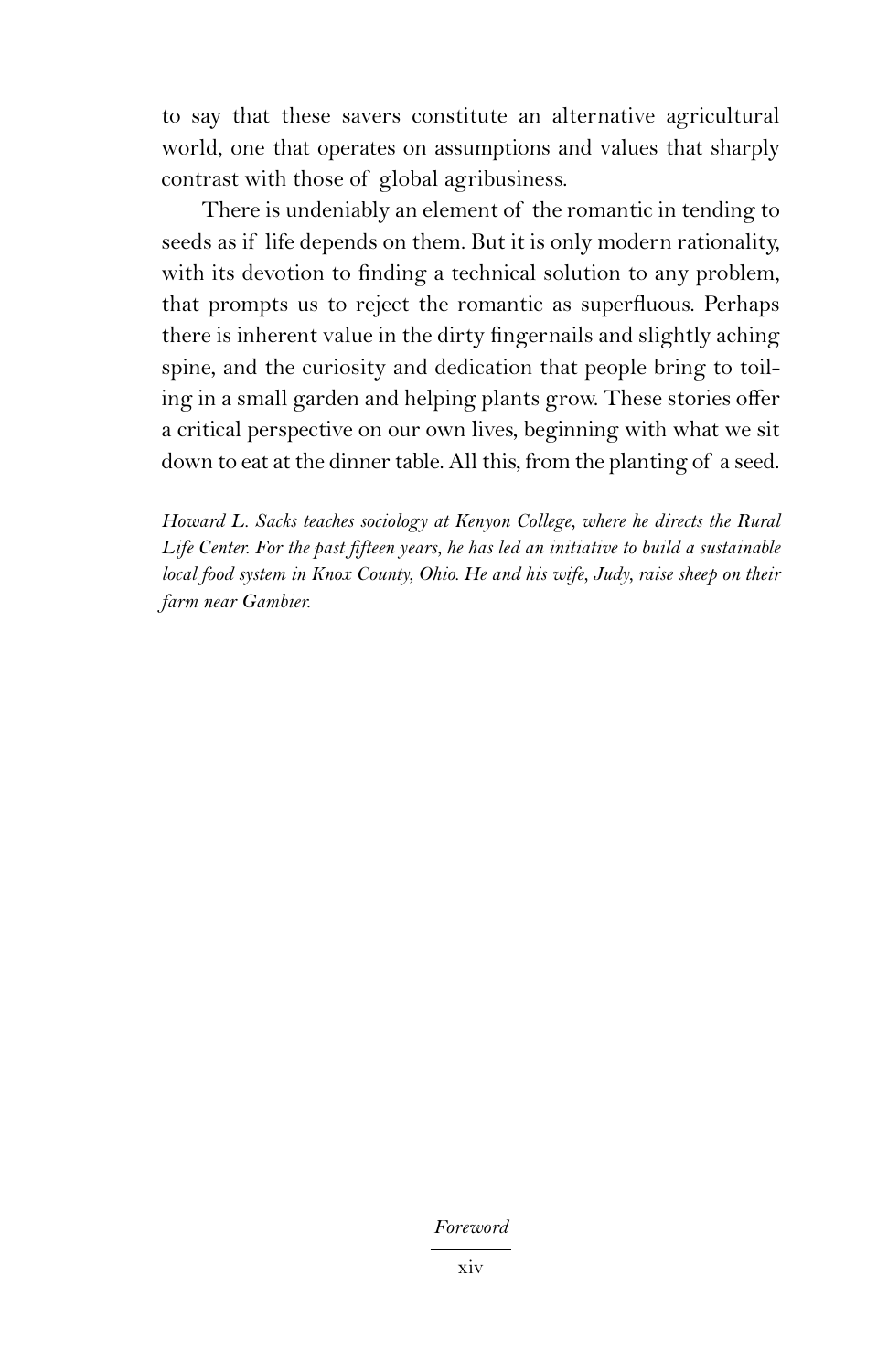## Preface

A few years ago, savers of heirloom seeds were thought to be a little bit eccentric or worse. After all, everyone knew that the many seed companies peddling their wares were looking out for America's gardeners and maintaining an abundance of varieties for each and every purpose and growing condition.

Gardening fell out of favor with many Americans as "Super" markets made available more selections than most people had ever known. The United States pursued a cheap food policy, with land grant universities leading the charge to make food available as cheaply as possible, and with the government also making surplus foods available to public schools and other agencies.

But somewhere along the food superhighway, there came to be a few bumps in the road. Small seed companies were swallowed up by larger seed companies, and larger seed companies were swallowed up by international food, feed, seed, and chemical conglomerates that tended not to take very seriously their responsibilities in maintaining genetic diversity and producing quality foods.

Food plants were genetically modified to make mechanical harvesting and long-distance shipping over great distances easier. Vegetables were toughened up and made more uniform so that they could be harvested by machine with one pass at one time. American food production left the "Garden State" and other states close to population centers and moved to California and Florida, if not as far afield as Mexico, South America, and even Europe and Asia.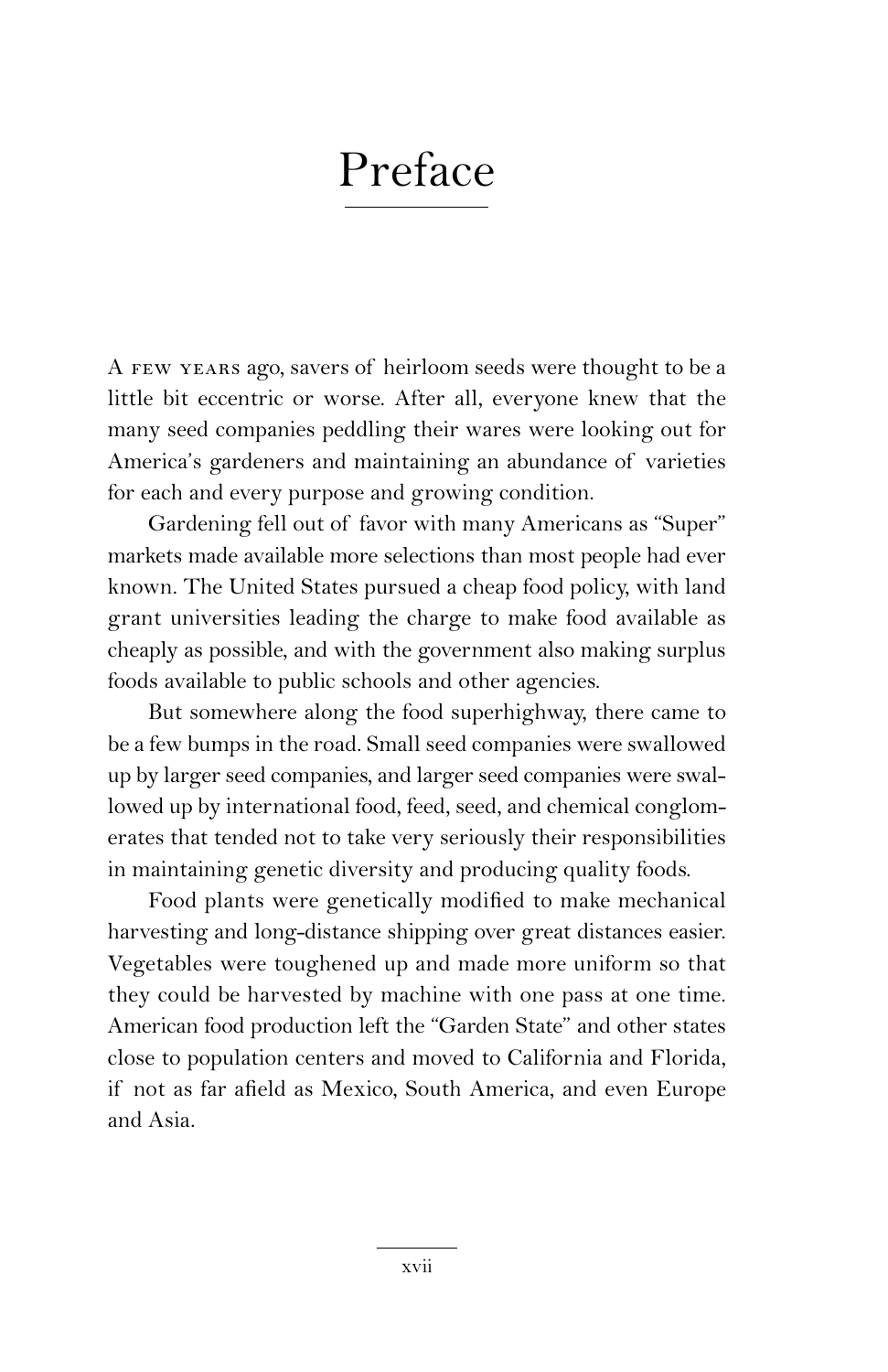Genetic engineering replaced the preservation of genetic diversity, and companies ridded themselves of thousands of varieties that had been maintained by the smaller companies that were cannibalized during the consolidation process. This even included many of the early hybrids that were bred for flavor, texture, and nutrition. Suddenly toughness was the byword for all things fruit and vegetable.

But a funny thing happened on the way to modernity. Many people started having doubts about the brave new world of genetic engineering, food-borne diseases, childhood obesity, adult-onset diabetes in young children, and food companies using the courts to squeeze out the small farmers by patenting the pollen in the air. Suddenly a collective "Enough!" was heard from sea to shining sea.

 This book is about a small part of that "Enough!" We eccentrics are now being heard.

*Preface*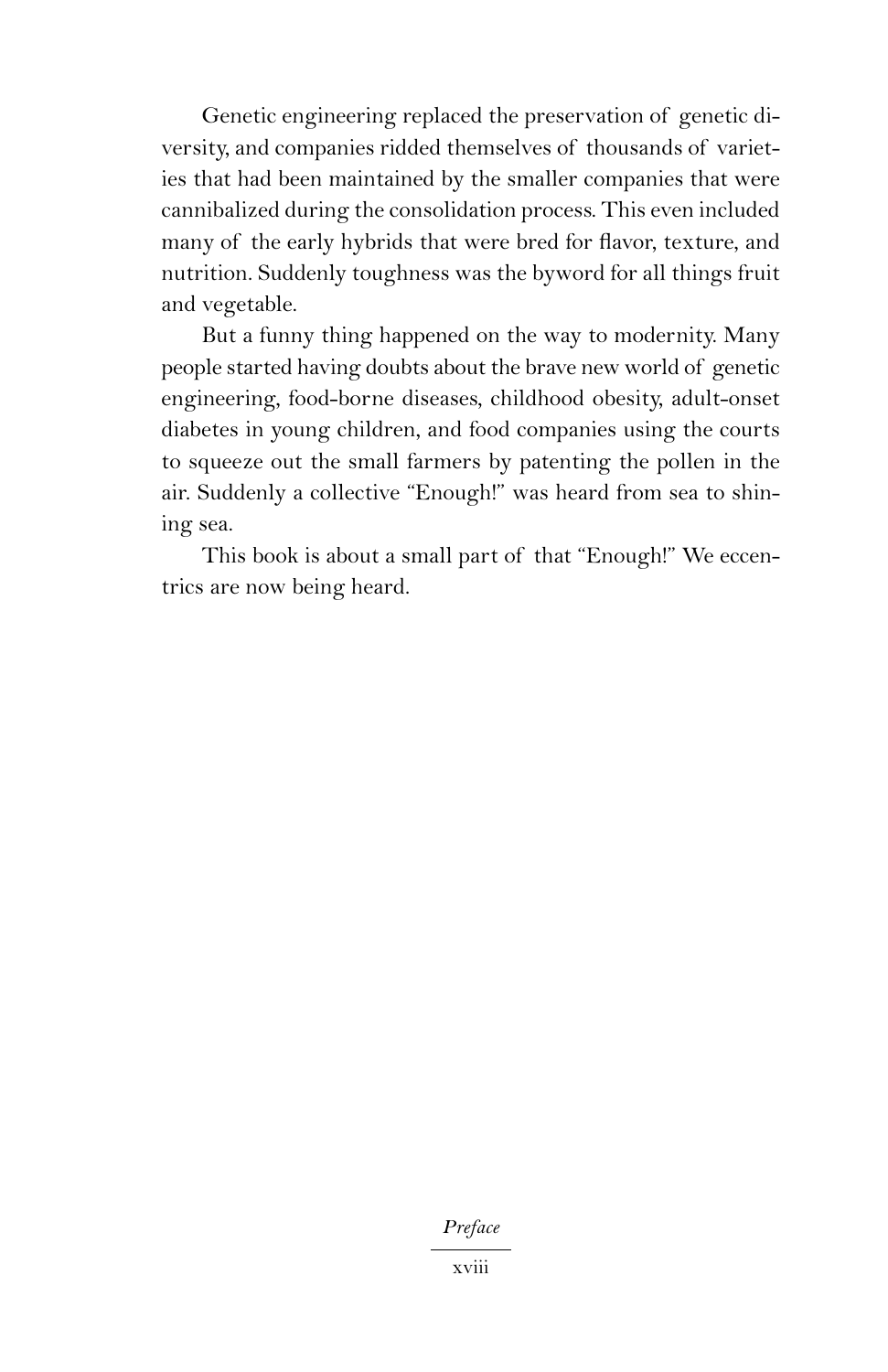Saving Seeds, Preser ving Taste

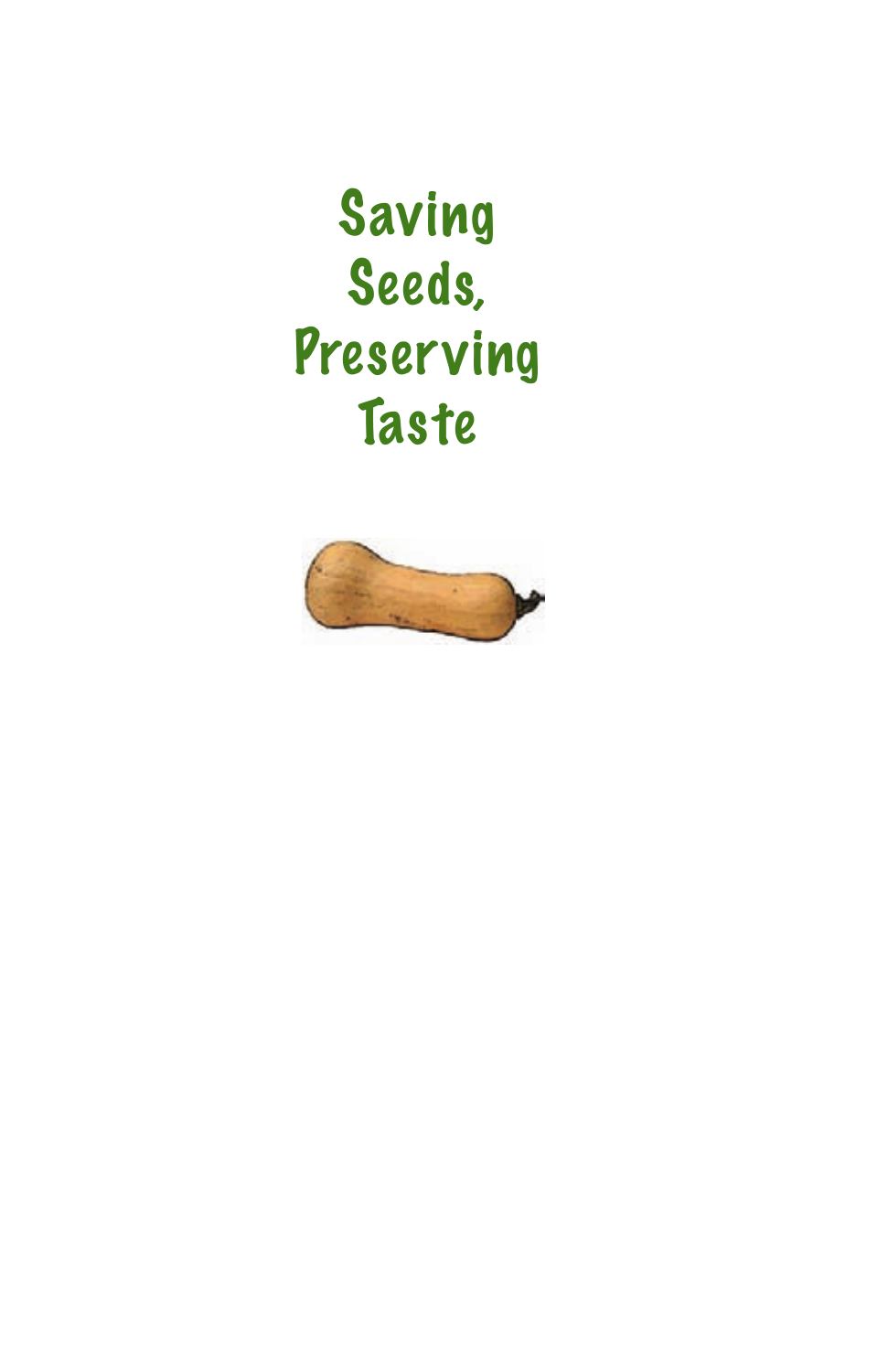# An Introduction to Heritage and Heirloom Seed Saving

I GRE<br>my great-<br>had shot a I grew up believing that the Goose Bean was discovered by my great-grandfather Sanford. My mother had told me that he had shot a wild goose and her grandmother had discovered some bean seeds in its craw as she was dressing it for a meal. The beans were planted, grew to maturity, had a good flavor, and became one of many varieties of beans kept by our family.

Years later I discovered that many children in the Southern Appalachians had been told the same story by their parents. Essentially the same tale was also told about the Turkey Craw Bean: a wild turkey had been shot for food, bean seeds were found in its craw, and the seeds had been planted and found to be among the best beans around.

 The Goose Bean is also known as the Goose Craw Bean and in some areas as the Goose Neck Bean. The Turkey Craw Bean is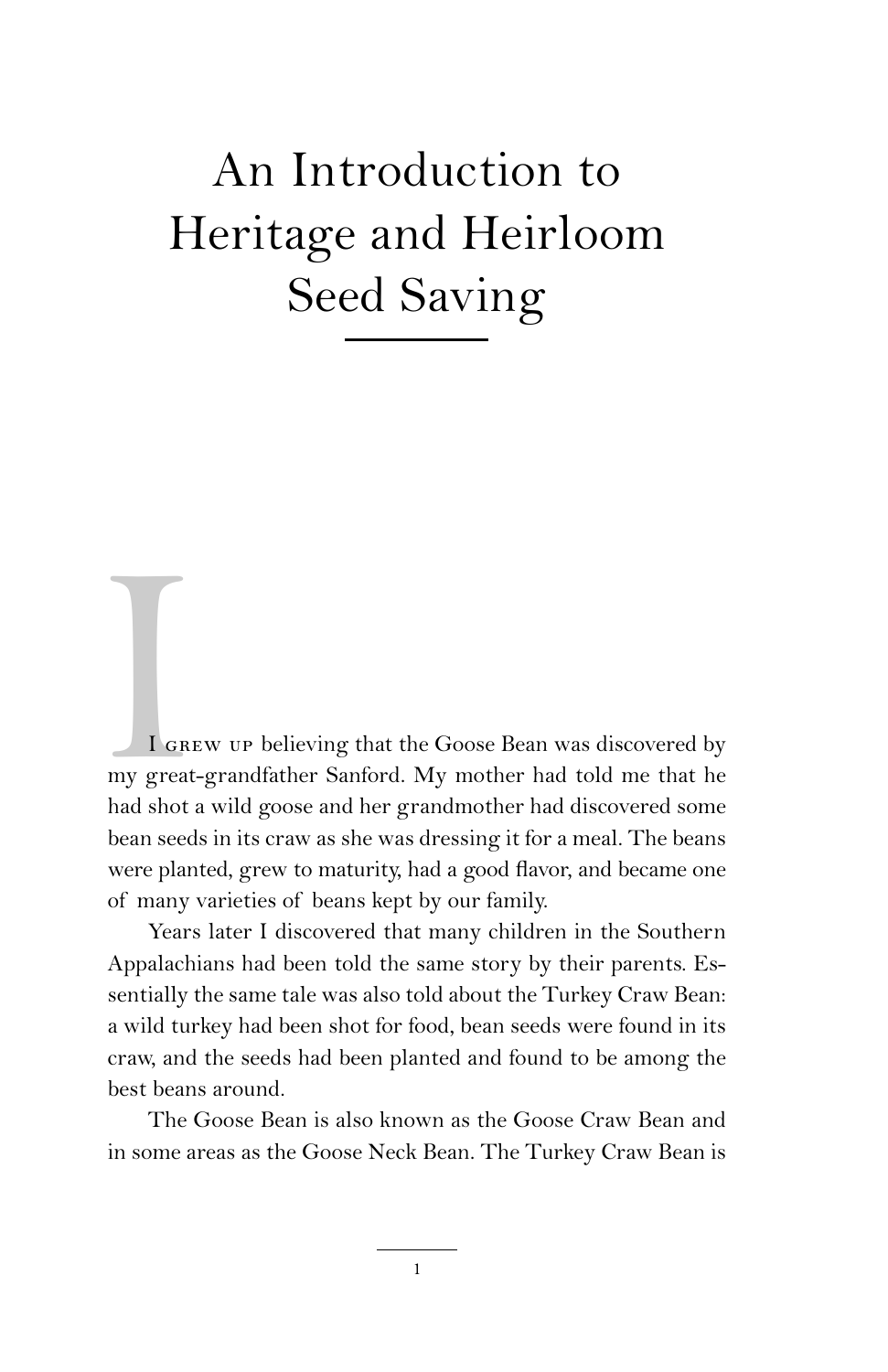

**Margaret Sanford Best at age eighty.** *Photo by Paul Toti*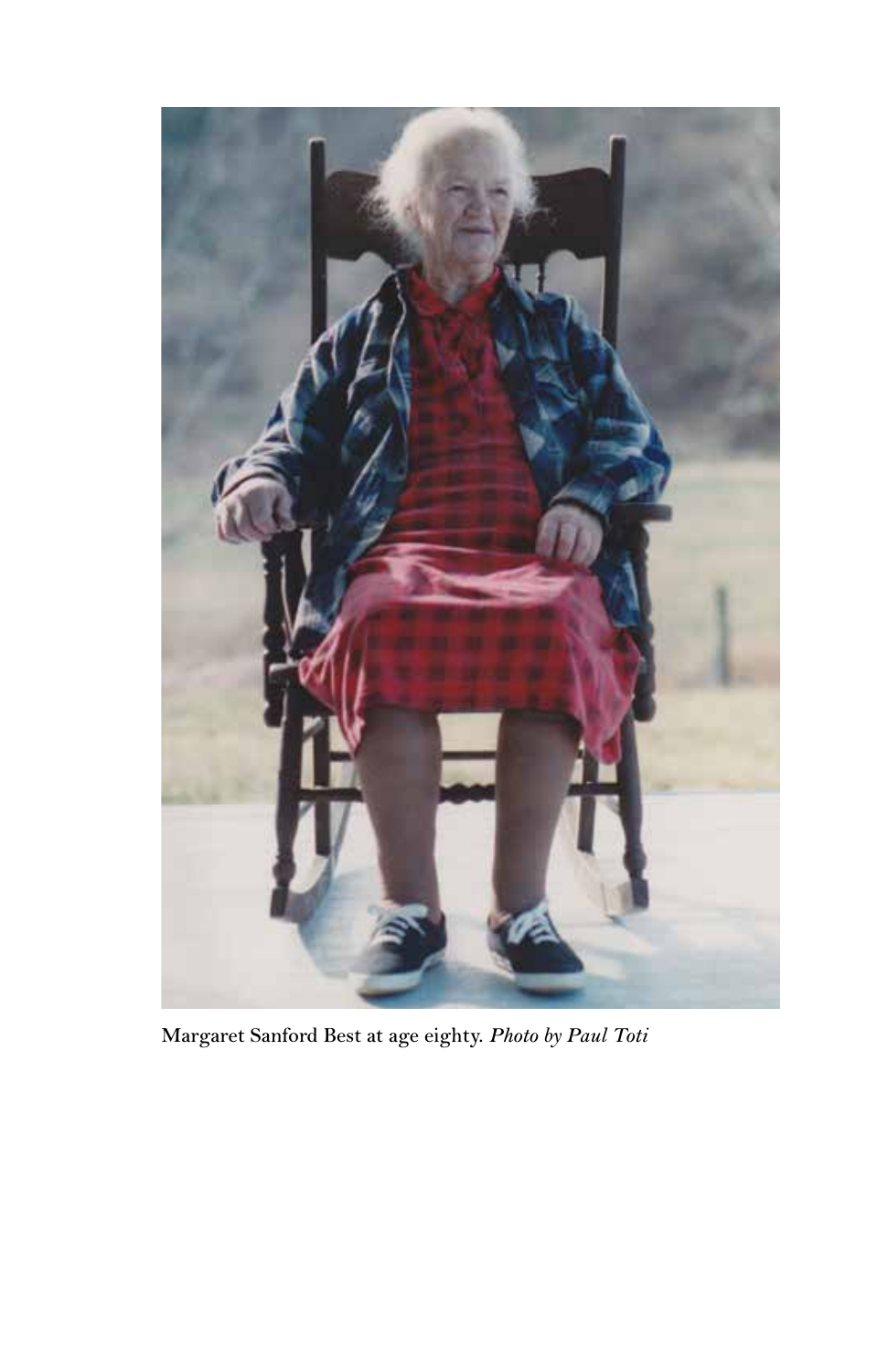sometimes just called the Turkey Bean. Both beans are among the favorites of thousands of families in the Southern Appalachians and in other parts of the country where many Appalachian families have migrated.

As is true of many other families in our community, beans were very important to us. When we visited my grandmother Sanford most Sunday afternoons, as a very young child I followed her and my mother to Grandma's garden. They talked gardening while I explored and sometimes listened to their conversations. I later realized that Grandma Sanford was continuing to pass on her gardening traditions to Mother, who was later to pass them on to me. And Grandma Sanford was passing on traditions she had learned from her family decades earlier. Perhaps the most important tradition being passed on was seed saving.

What is important here is the fact that there are hundreds, if not thousands, of heirloom bean varieties maintained by gardeners in the Southern Appalachians. They are also preserved, often in their purest forms, by Appalachian migrants to other parts of the country. Many people migrated to places as far away as Washington State and took their beans with them. For example, there is a bean in Washington State that is called the Tarheel Bean, which, I have been told by several people, was taken from the Jackson/ Haywood County area of North Carolina. (My mother's oldest, and only, sister migrated with her husband from Haywood County to Kelso, Washington, in 1918 to work in the timber industry.) Another bean variety now in Washington State was sent to me by a retired Forest Service employee who had taken it with him from West Virginia when he retired. And, of course, there is the famous Trail of Tears Bean, taken from western North Carolina and northern Georgia by the Cherokees when they were forced out of the Southern Appalachians into the Indian Territory (present-day Oklahoma) by the federal government in the 1830s.

Until I was in my midtwenties and going to college and graduate school and then serving in the army, I helped my family with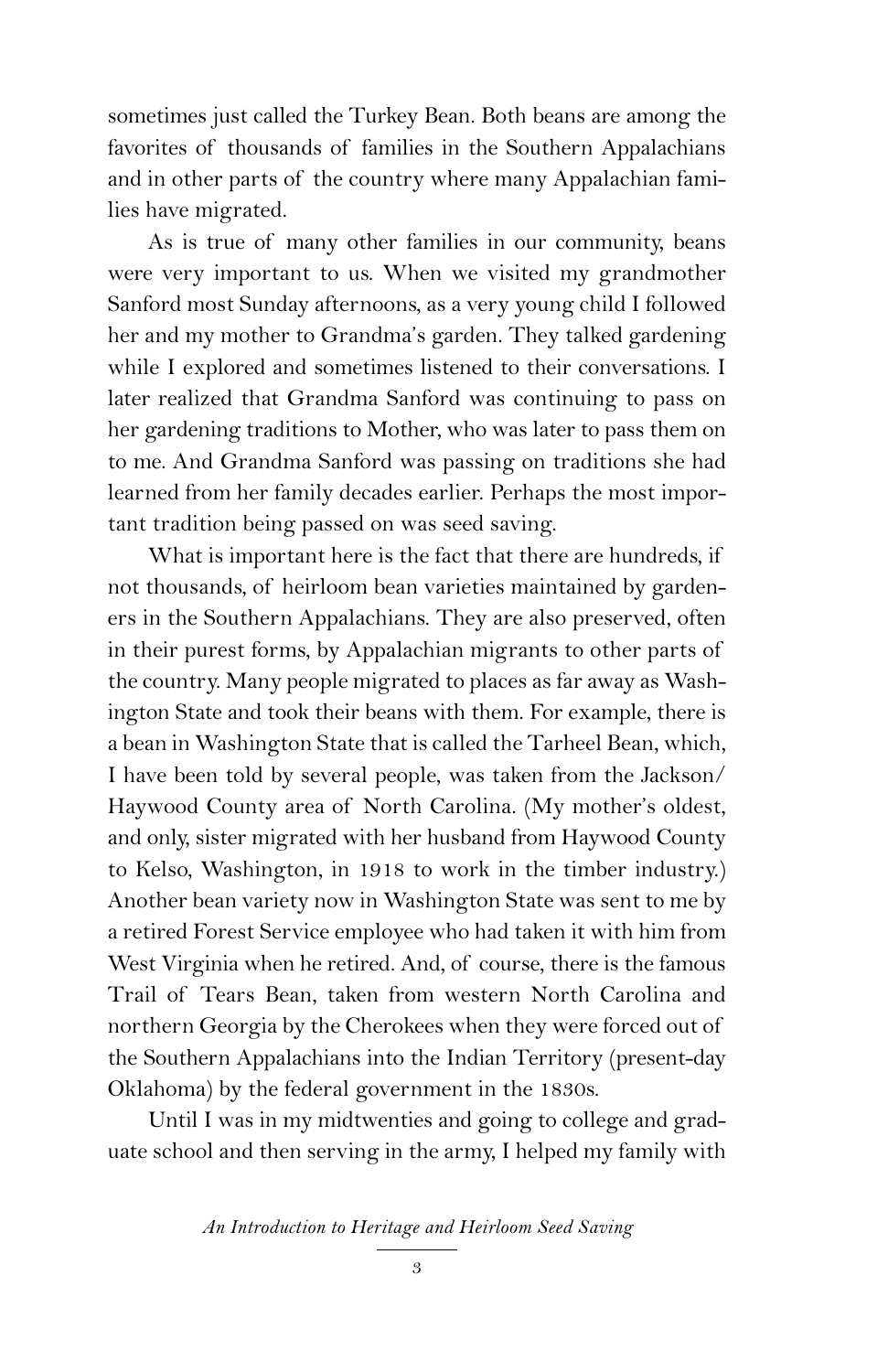its gardens and other crops when I was home during the summers. After starting college I was rarely there for bean plantings, but on those occasions I was conscious that we still planted beans that my mother had saved from previous years. By that time I knew that bean seeds could be bought from farm stores and from seed catalogues as well, but there was no point in doing so. There were so many varieties in the general area that it was pointless to pay good (and scarce) money for seeds.

However, when I was in my late twenties and starting to garden on my own with my young family, I purchased some seeds from commercial sources. My wife and I had bought a farm in Kentucky that had land similar to that of my home in Haywood County, North Carolina, with basically the same growing season. Our land had a garden plot that had been used for generations, and the soil was exceptionally fertile.

That first summer we had a bumper crop of good tomatoes, sweet corn, okra, and potatoes, but I was in for a rude awakening because of the toughness of the beans we were growing. It had not occurred to me that beans might become inedible because of the toughness of their hulls at any stage of their development. I certainly did not think that a lot of time and money had been spent by seed companies and universities to create tough beans that would not break during mechanical harvest.

When we visited my parents that following Thanksgiving, I told my mother about our bean experience, and she promptly gave me some of her seeds, which had not been contaminated by the tough gene being used almost universally in commercial beans by that time. Unfortunately, I neglected to put her seeds in our freezer, and the beans had holes in them from bean weevils by the time I got ready to plant them in our garden the following summer.

 That was lesson number two: always keep bean seeds in airtight containers and refrigerated or frozen until time to plant them. The first lesson, of course, was to stay away from commercial beans entirely. Before Mother had refrigeration (which she got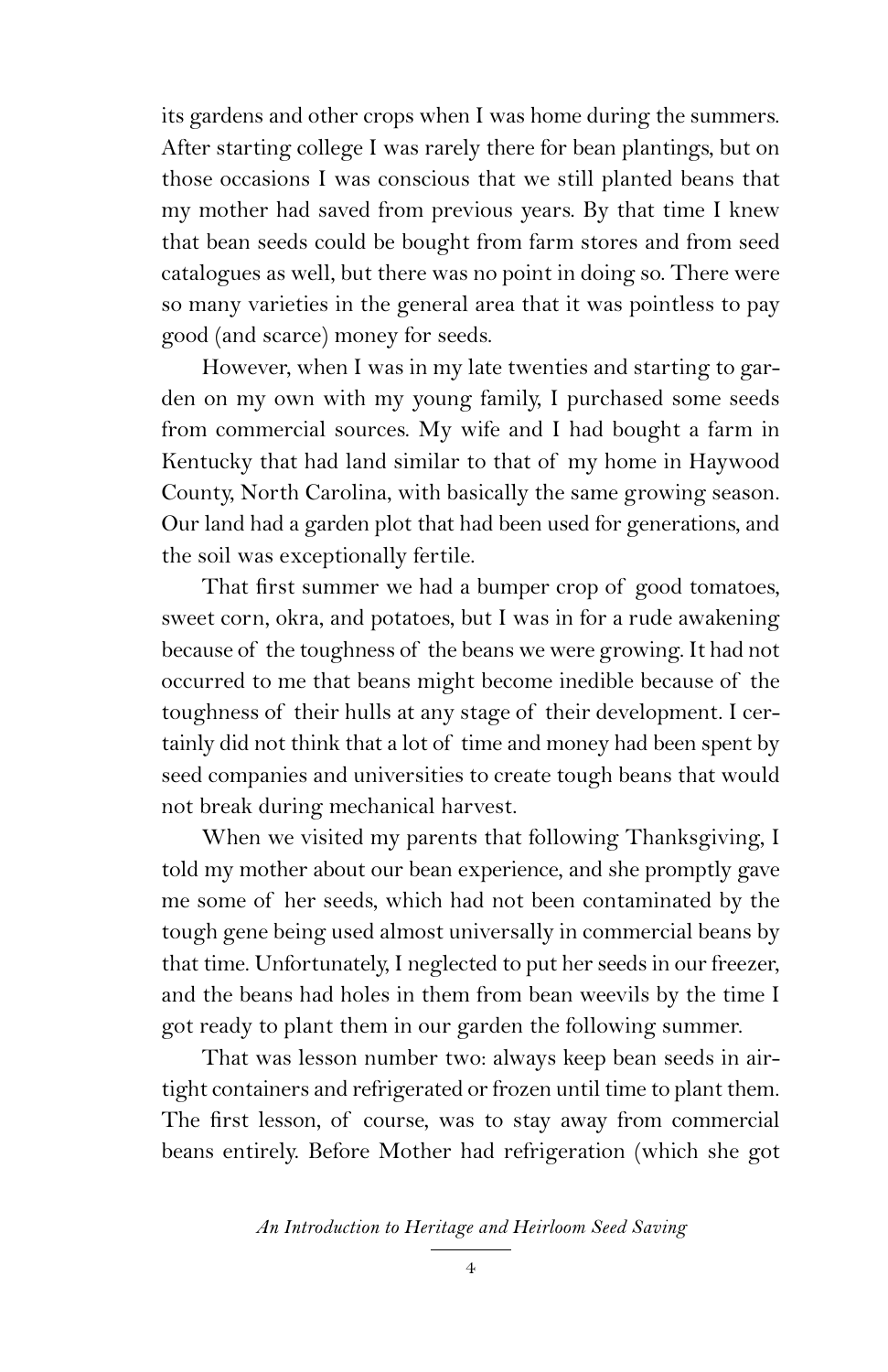

**Bill Best with customers at Lexington Farmers Market.** *Photo by Michael Best*

about the time I left for college), she had put mothballs or hot peppers in her bean containers; that kept the weevils at bay but also gave the beans a bad smell—and your hands, too, when planting them.

When I started selling heirloom beans at the Lexington Farmers Market in the early 1970s, I charged more per pound for them than did vendors selling commercial machine-harvested beans that they had purchased for resale. Not long afterward, I noticed something about the buying habits of many customers: they would buy several pounds of commercial, stringless beans from other vendors and then buy a pound or two of "full" beans from me.

When I finally asked why this was so, my customers told me that they were buying my beans "to flavor" the ones they had already bought. As I came to know more of my customers, I realized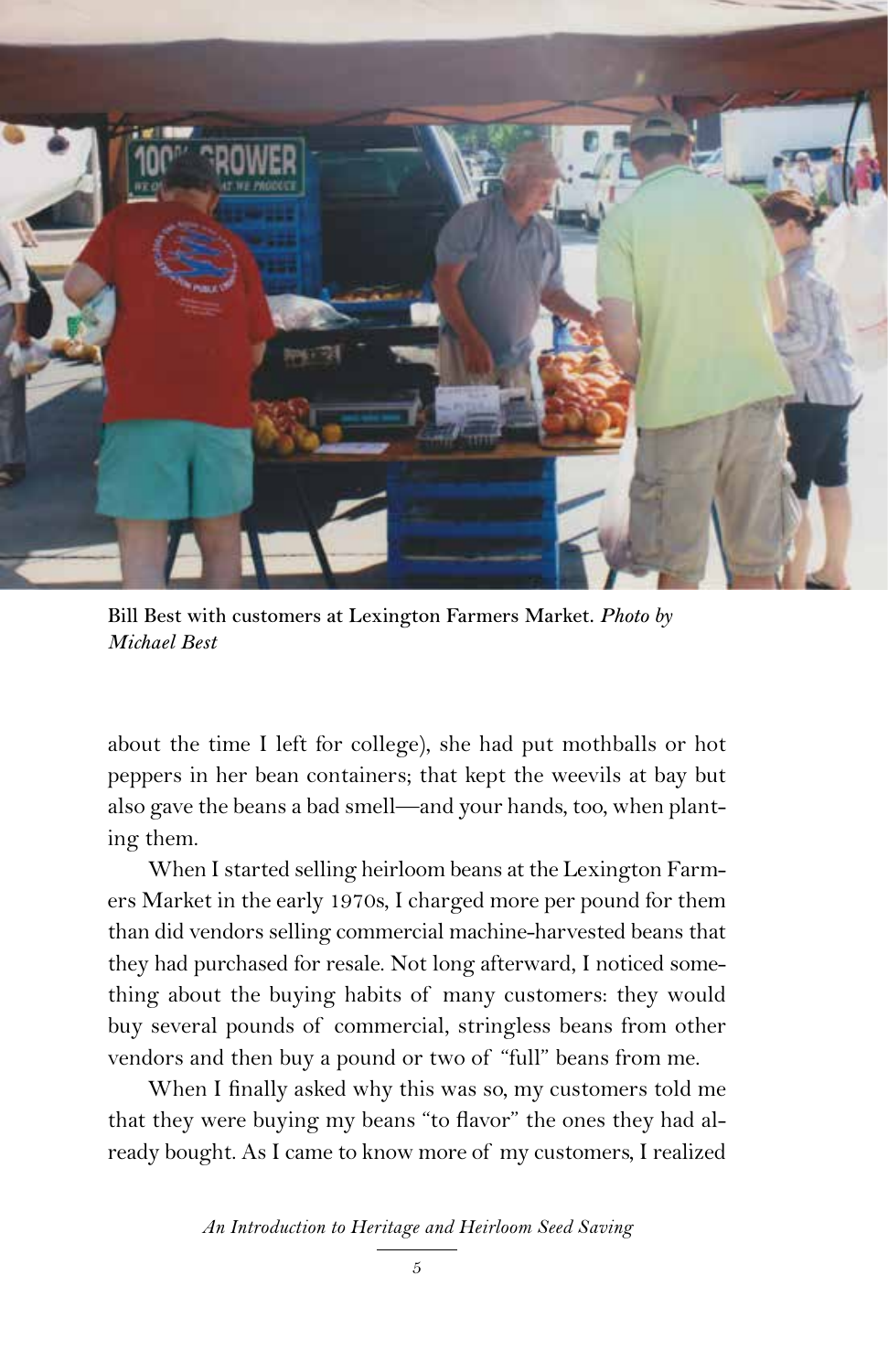

**Dr. Graydon Long and Mrs. Virginia Long, customers for over thirty years**

that most of the ones who bought my beans to flavor the others were migrants to Lexington from eastern Kentucky or mountain counties in other states. They liked the cheap prices of the commercial beans but also wanted taste and texture if possible. They also liked having a few "real" beans mixed in with the commercial beans, which consisted almost entirely of hulls.

As vendors selling commercial beans, usually bought from produce terminals, started raising their prices to have a higher profit margin and their prices became closer to those of heirloom beans, many, if not most, of the heirloom bean lovers started buying only heirloom beans when they were available. They decided that quality was worth the price, especially if there was little difference between the prices. As more eastern Kentucky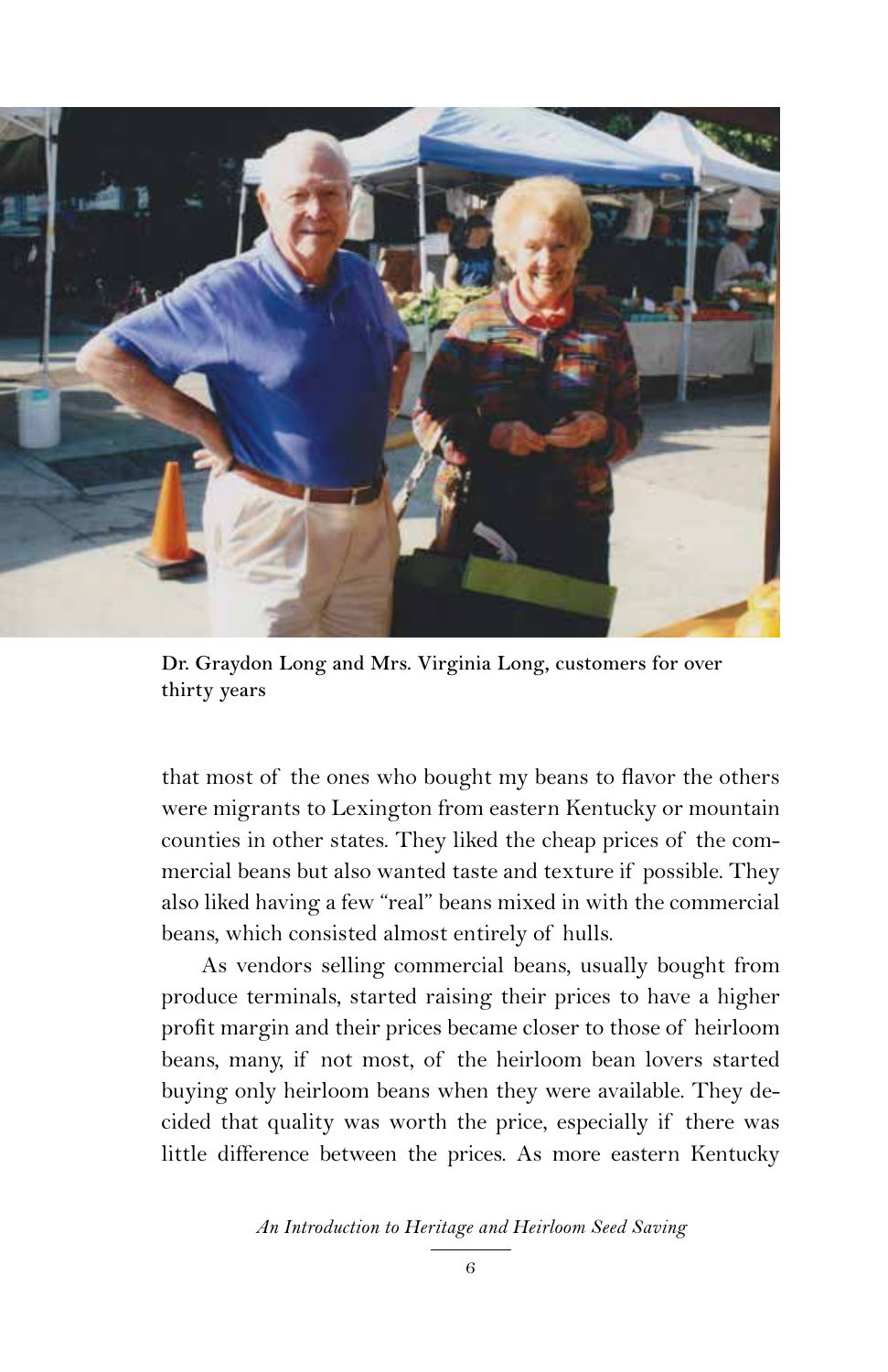transplants started coming to the market, many of them shared some of their family beans with the vendors who were interested in growing them for the market.

Another grower started selling heirloom beans about the same time I started, and we traded seeds with one another. By working together and making referrals to one another, we soon had a lot of customers buying heirloom beans—and not just those people who had grown and eaten such beans in their earlier years. Soon heirloom beans came to be in demand by people who had never eaten any beans other than the commercial, machine-harvested ones.

 In 1988, freelance writer Judy Sizemore wrote an article about our small farming operation for *The Rural Kentuckian* (now *Kentucky Living*). In the article, she described the ways we had come to participate in the Lexington and Berea farmers' markets and the fruits and vegetables we had been growing and selling for many years. She also described the heirloom beans and tomatoes we were growing, especially the greasy beans (so named because they have slick hulls and look as if they have a thin coat of grease on them).

Within a week after the article came out, I started getting phone calls and letters from people interested in purchasing some of our greasy beans. Almost without exception the phone calls and letters spoke of the superiority of heirloom beans when compared to commercial beans. Many customers wanted to purchase greasy beans to grow in their own gardens, while several proposed trading seeds with me. Others simply wished to send me beans that had been in their families for generations that they would like to see spread around.

One man from London, Kentucky, came by our house and brought an heirloom bean from Morgan County, Kentucky, called the Nickell Bean. I gave him some of our beans in return but unfortunately did not get his name and address, since I had not yet started formally collecting bean varieties and was unaware of the importance of documentation.

Over the next few months, things began to explode, because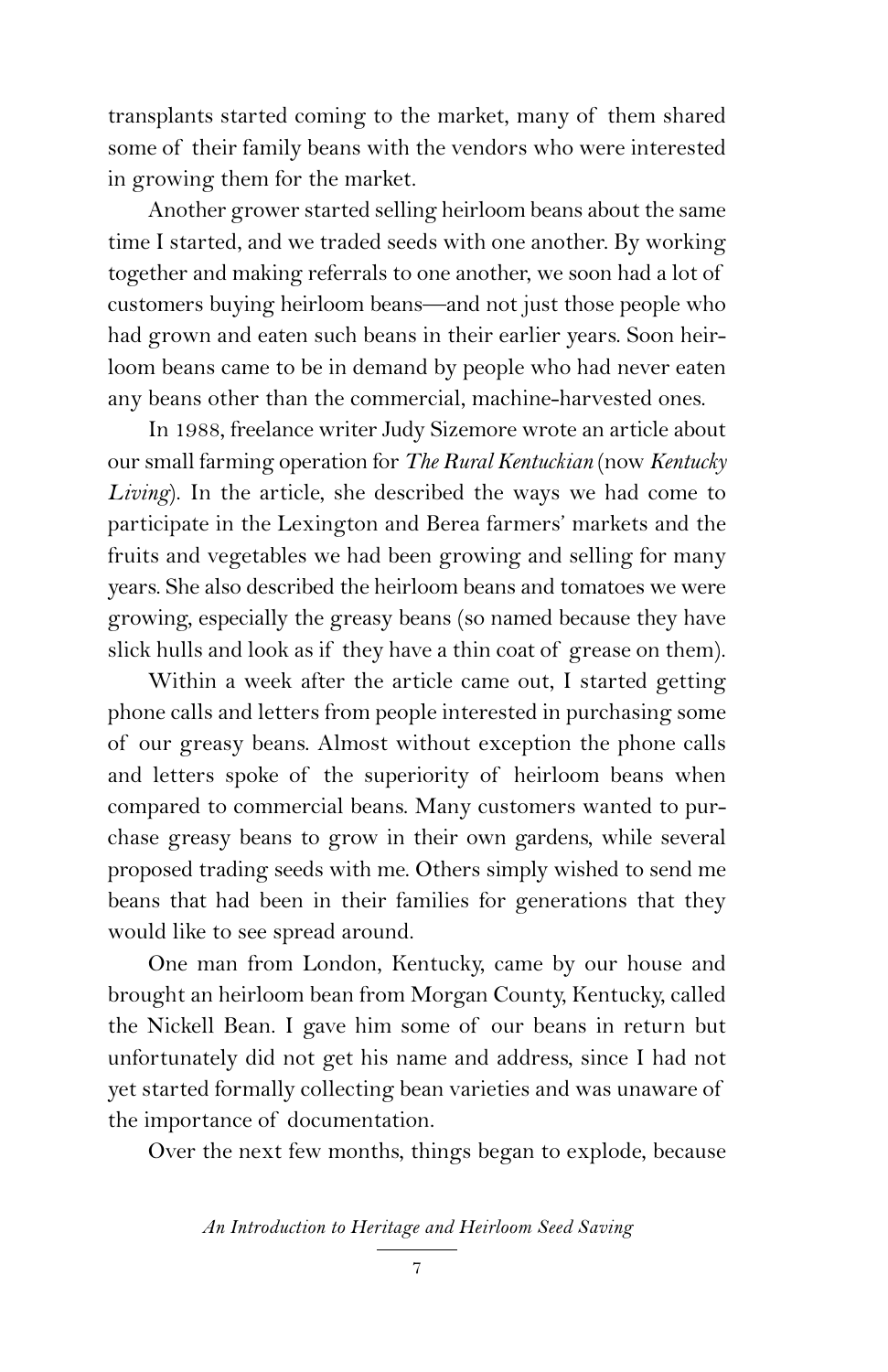

**Brian Best, Ron Robinson, and Kathryn Wallace**

people were sending the magazine to friends and relatives within Kentucky and in other states. I received eighty-six letters from six states within six months. From those letters and the contacts involved, I became a collector, grower, and distributor of heirloom beans. But I was still working in a very informal way and not documenting enough. I certainly became aware that there were a lot more beans out there than I had thought.

Finally it dawned on me that I was on to something that would come to occupy a lot of my time and energy. I had been slow to realize that I was involved in an activity that dealt with a lot of history and culture and also tapped into widespread unhappiness with the state of the modern food supply—a food supply increasingly dominated by large corporate farms and multinational food/ feed/seed/chemical conglomerates. (And this was long before the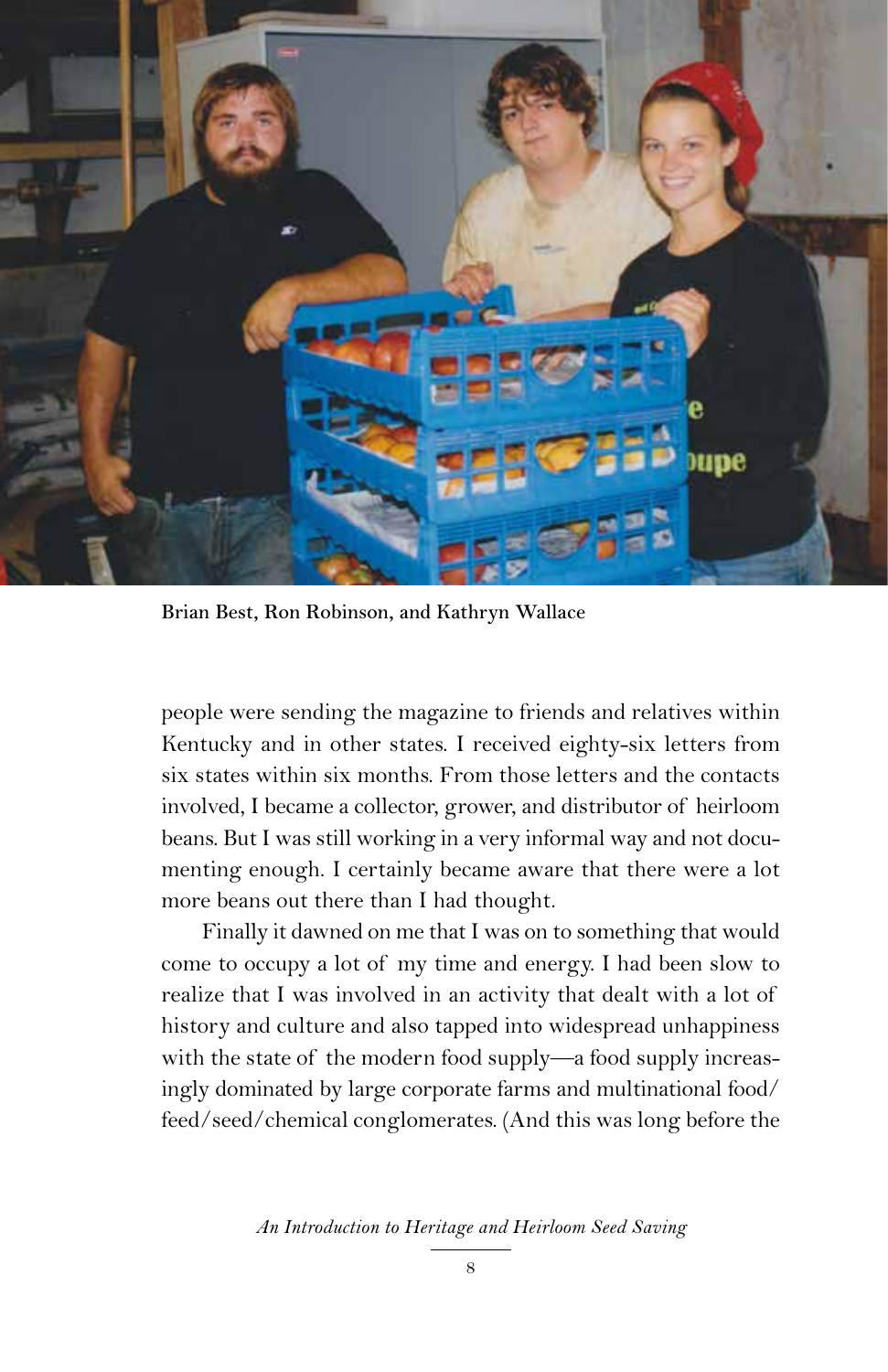outbreaks of mad cow disease and the more recent problems with tainted food from other countries and the problems with *E. coli,* salmonella, listeria, and other food-borne pathogens.)

 I needed assistance from as many interested people as possible, so in cooperation with my youngest son, an agricultural economics professor, and several other people interested in heirloom fruits and vegetables and sustainable agriculture in general, we formed a not-for-profit corporation, the Sustainable Mountain Agriculture Center, to develop a seed bank that would house the growing number of heirloom beans (and other vegetables) in my collection.

My son, Michael Best, directed the organization for its first three years and then went back to university teaching. I have directed it since that time, taking the position some years after my retirement from Berea College. Other members of the board come from three states and include retired college professors, a graduate school dean, an educational TV producer, and growers of heirloom fruits and vegetables.

When we set up our website, www.heirlooms.org, the organization became the focal point for many seed savers and others wishing to become involved with heirloom gardening. I started receiving Appalachian heirloom beans from people in many states and requests from hundreds of people.

Other growers also bought into the idea of growing and selling quality beans, and today heirloom beans could easily and quickly corner the market if enough were available. But because seeds must be saved and the beans must be picked by hand, there often is not enough supply to meet demand, even with prices at \$3.00 to \$4.00 or more per pound.